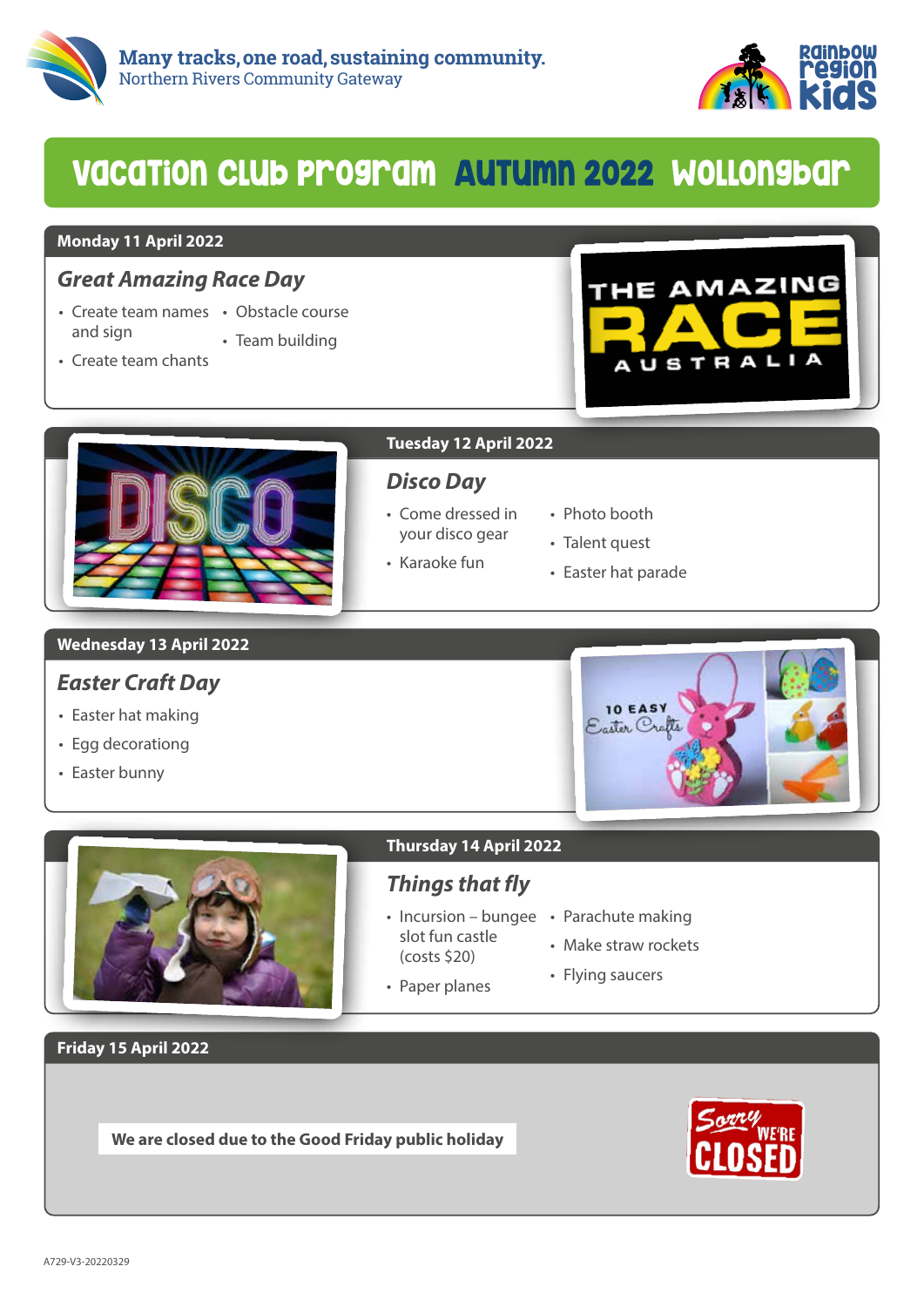



# VacaTion Club program AuTumn 2022 Wollongbar

#### **Monday 18 April 2022**

**We are closed due to the Easter Monday public holiday**



#### **Tuesday 19 April 2022**

## *Games Day*

• Minute-to-win-it games

• Obstacle course

- Soccer • Basketball
- Cricket





### **Wednesday 20 April 2022**

## *Incursion – lab kids science fun*

• Incursion 12:45pm • Make shooting (costs \$20)

• Magic milk experiement Marshmallows

• Lava lamps

• Volcano building

**Thursday 21 April 2022**

## *Crazy Hair Day*

- Slime making
- Table paint prints
- Splat ball painting





#### **Friday 22 April 2022**

## *Recycle It Day*

- Create plastic bottle pot plant holders
- Recycled CD designs
- Cardboard robots • Anzac Day craft